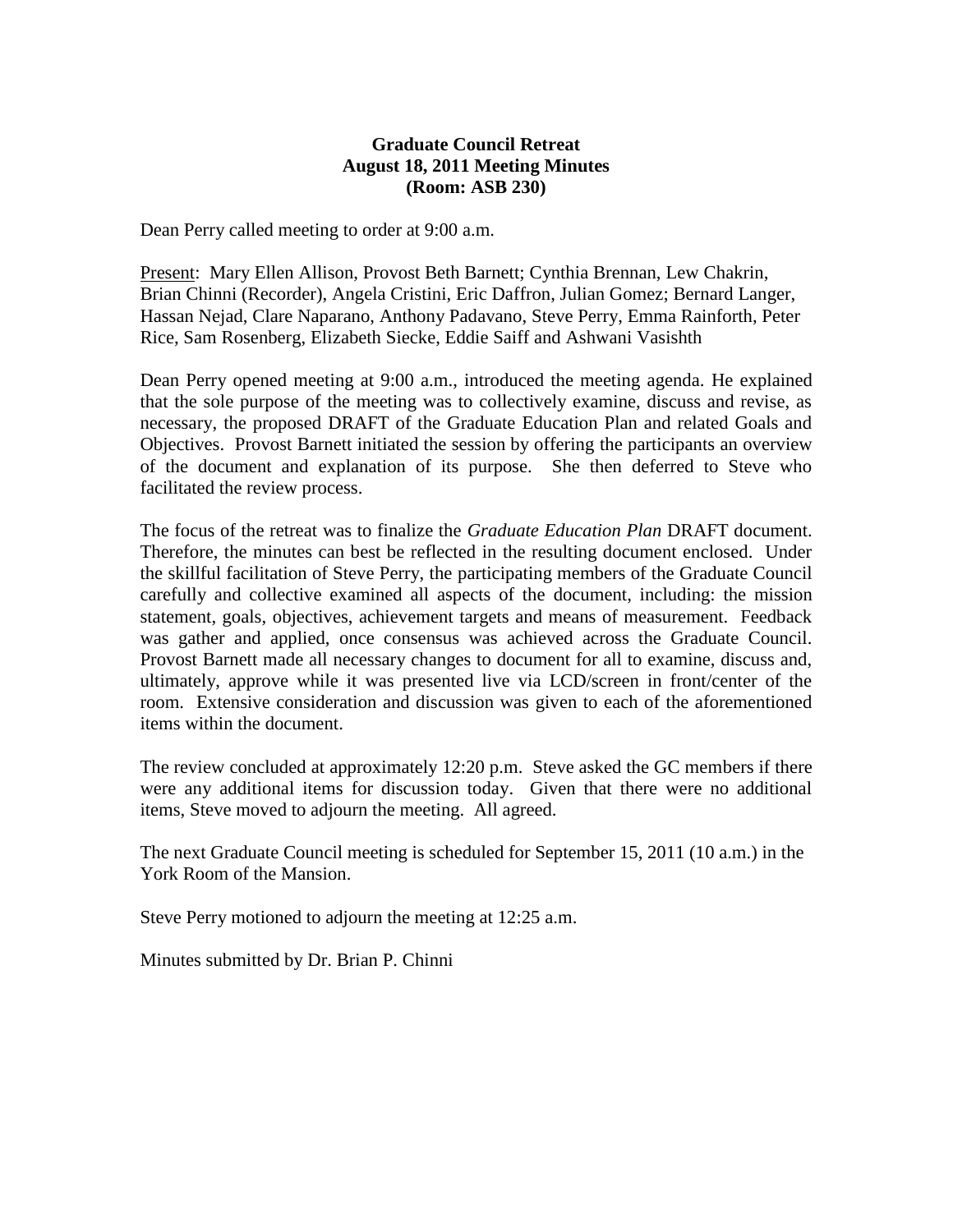# **DRAFT**

## **Graduate Education 2011-2014**

**Goals and Outcomes** 

Revised June 2011

### **Mission**

Graduate education at Ramapo College of New Jersey builds on the expertise of its outstanding faculty and the strengths of the undergraduate curriculum. Graduate programs are rooted in the institutional pillars (interdisciplinary curriculum, international and intercultural understanding, and experiential learning) while providing in-depth study in a particular field. Graduate studies at Ramapo College respond to contemporary social, economic, and cultural needs by developing informed citizens and accomplished professionals.

### **Goals, Objectives, and Achievement Targets for 2011-2012**

- 1. **Faculty engaged in graduate education at Ramapo College are well prepared to teach at the graduate level in their discipline.**
	- a. Set and apply standards for faculty who teach in graduate programs. *Achievement target: To ensure advanced preparation in the discipline or profession, 100% of faculty teaching in the graduate programs will hold the appropriate terminal degree. Measure: Faculty resumes (see policy on terminal degrees).*

*Achievement Target: To ensure a high quality education across graduate programs, 100% of the faculty will be regularly evaluated for successful teaching at the graduate level.*

*Measure: Student opinion surveys; dean's or director's evaluation; peer observations.*

b. Provide opportunities to receive training and enhance pedagogical skills necessary for teaching graduate students.

*Achievement Target: The Office of the Provost and the Faculty Resource Center will offer opportunities for training and skill enhancement twice during the fall and spring semesters. Eighty-five percent of attending faculty will indicate satisfaction with these training opportunities. Measure: The Office of the Provost will track events and report results of a satisfaction survey following each event.*

*Achievement Target: Opportunities for external training and skill enhancement will be communicated to faculty teaching graduate students. Measures: Attendance records; announcements of programs; announcements of resources to support attendance at events.*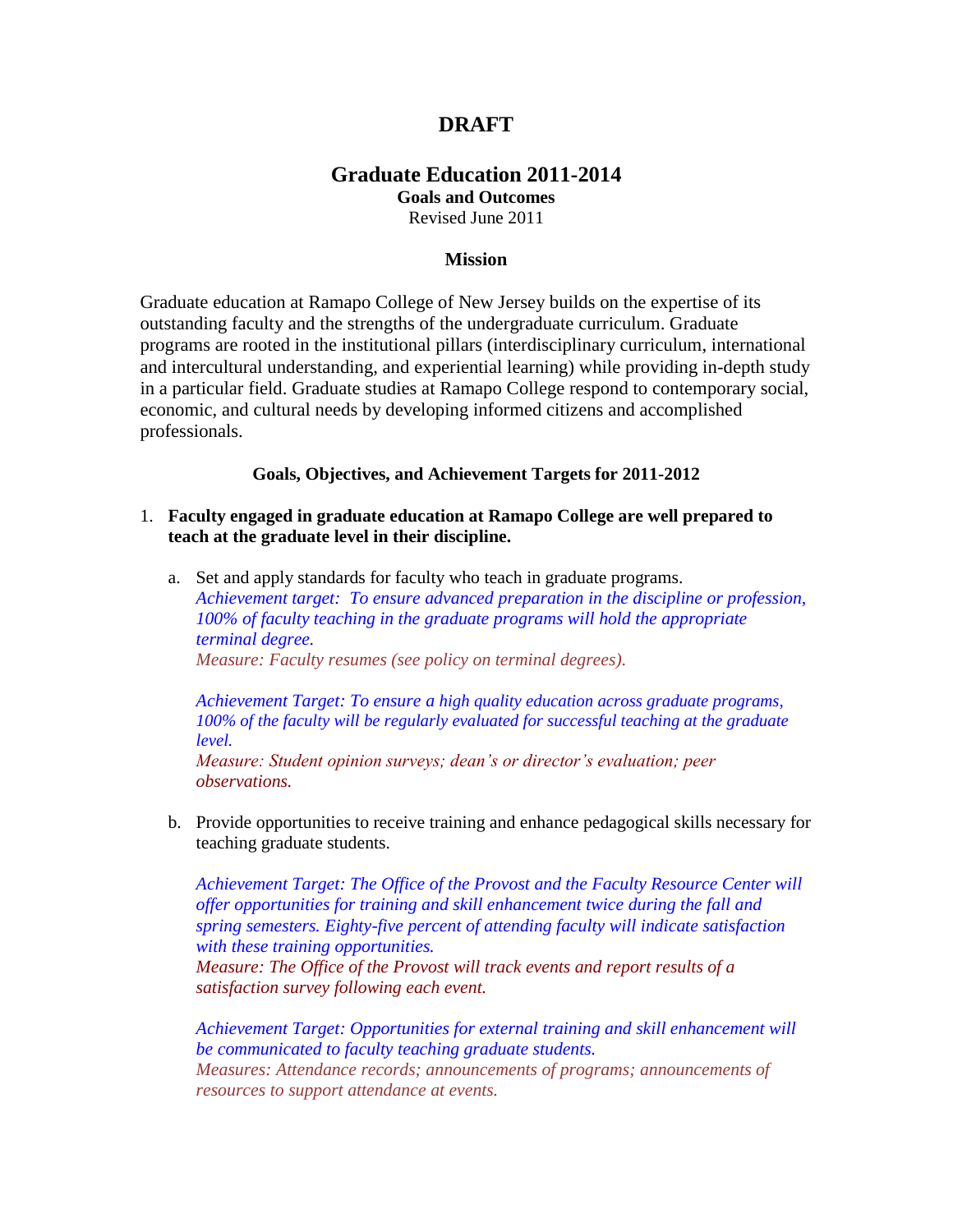- **2. Procedures for graduate admissions and graduate study will be published and adhered to.**
	- a. Centralize graduate admissions and recruitment through the Office of Adult and Graduate Admissions.

*Achievement Target: Graduate recruitment activities will be coordinated by the Office of Adult and Graduate Admissions in collaboration with deans and program directors.*

*Measure: Graduate Council minutes and Annual Plan for Graduate Recruitment.*

*Achievement Target: 100% of graduate programs utilize the appropriate admissions procedures outlined by the Office of Adult and Graduate Admissions to process applications.*

*Measure: Procedures for graduate admissions and recruitment developed and published; accurate enrollment reports showing all graduate students from prospect to enrolled.*

b. Publish procedures and meet standards for graduate registration.

*Achievement target: Separate procedures and standards for graduate registration and payment will be published on the College's website. Measure: Website (graduate student landing page).*

*Achievement target: 90% of graduate students will register by the established registration deadline; program directors will communicate deadlines to all students enrolled in the program. Measure: Banner reports of registration activity; communications from program directors.*

c. Publish and adhere to standards and expectations for graduate study.

*Achievement Target: Program directors contact 100% of non-matriculated students who have completed two courses to advise them that they may not register for additional courses until matriculation has occurred. Measure: Banner reports of admission status.* 

*Achievement Target: Program Directors will monitor the academic standing of all students within the program. Achievement Target: 100% of graduate programs will have a degree evaluation. Measure: Banner report*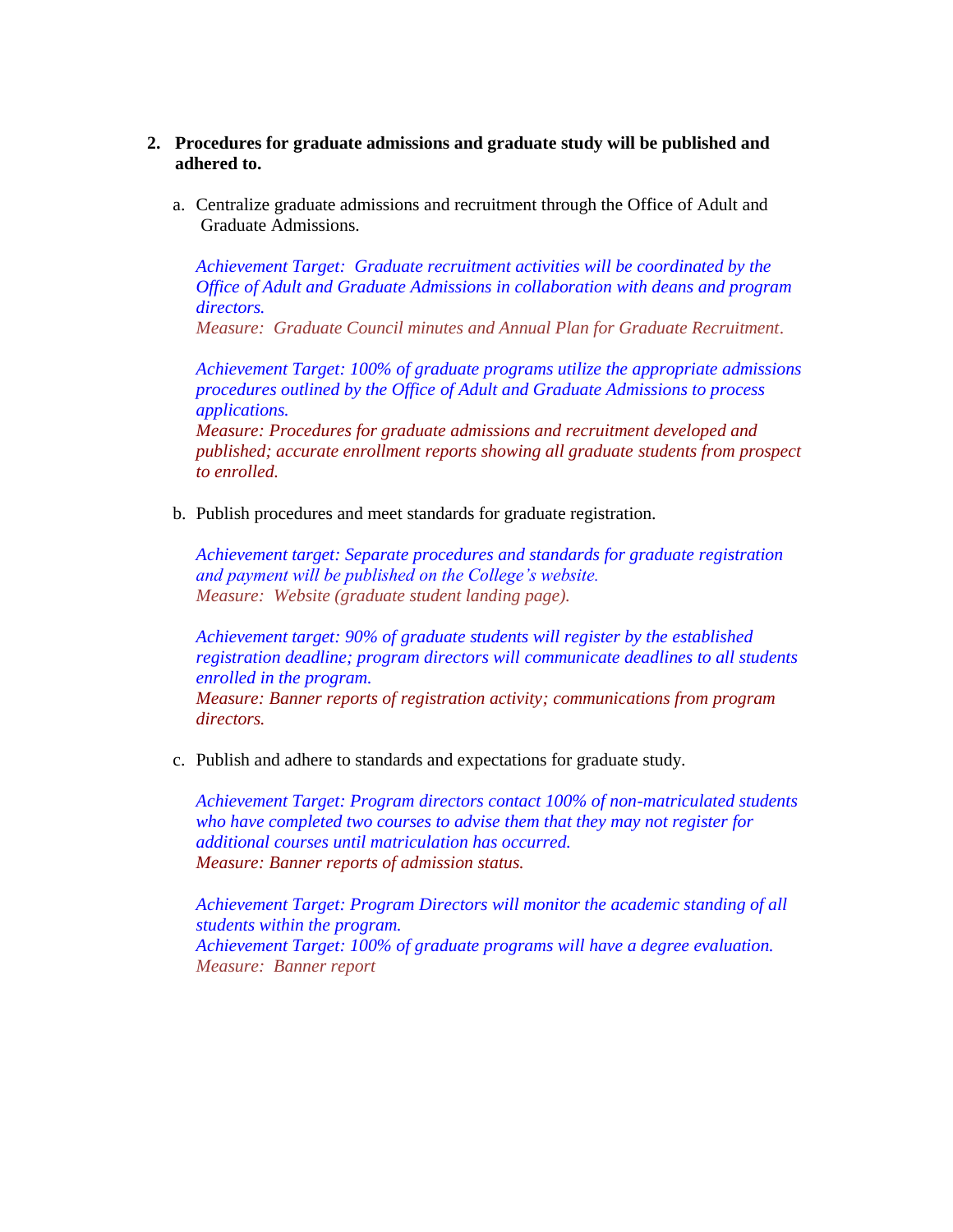- 3. **Graduate programs are evaluated financially as stand-alone cost-revenue centers that must generate excess revenue over expenses.** 
	- a. Program feasibility, implementation, and continuation decisions will be based on business planning.

*Achievement target: 100% of new graduate programs will develop, in collaboration with the dean and enrollment management, and submit a five-year business plan as part of the feasibility phase of program development. Measure: Archive of business plans.*

*Achievement target: 100% of new graduate programs will meet revenue and enrollment targets specified in their business plans. Measure: Annual evaluation of business plans.*

*Achievement target: 100% of continuing graduate programs, in collaboration with the dean and enrollment management, will set and meet annual revenue and enrollment targets through the development of a three-year business plan. Measure: Annual evaluation of business plans.*

b. Marketing recruitment and admission for graduate programs will be coordinated by Enrollment Management.

*Achievement target: In consultation with the Office of Adult and Graduate Admissions, 100% of new and continuing graduate programs will build marketing expenses into their business plans. Measure: Annual evaluation of business plans*

*Achievement target: The Marketing budget for each graduate program will be managed by Enrollment Management in close coordination with the program Director.* 

*Measure: Review of budget for the Office of Adult and Graduate Admissions.* 

c. Library resources for graduate programs will be coordinated with the Dean of the Library or designee.

*Achievement target: In consultation with the Dean of the Library, 100% of new and continuing graduate programs will build library resource expenses into their business plans. Measure: Annual evaluation of business plans including library resources relating to the program.*

d. Career development resources for graduate programs will be coordinated with the Cahill Center.

*Achievement target: In consultation with the Director of the Cahill Canter, 100% of new and continuing graduate programs will build career development resource expenses into their business plans. Measure: Annual evaluation of business plans*